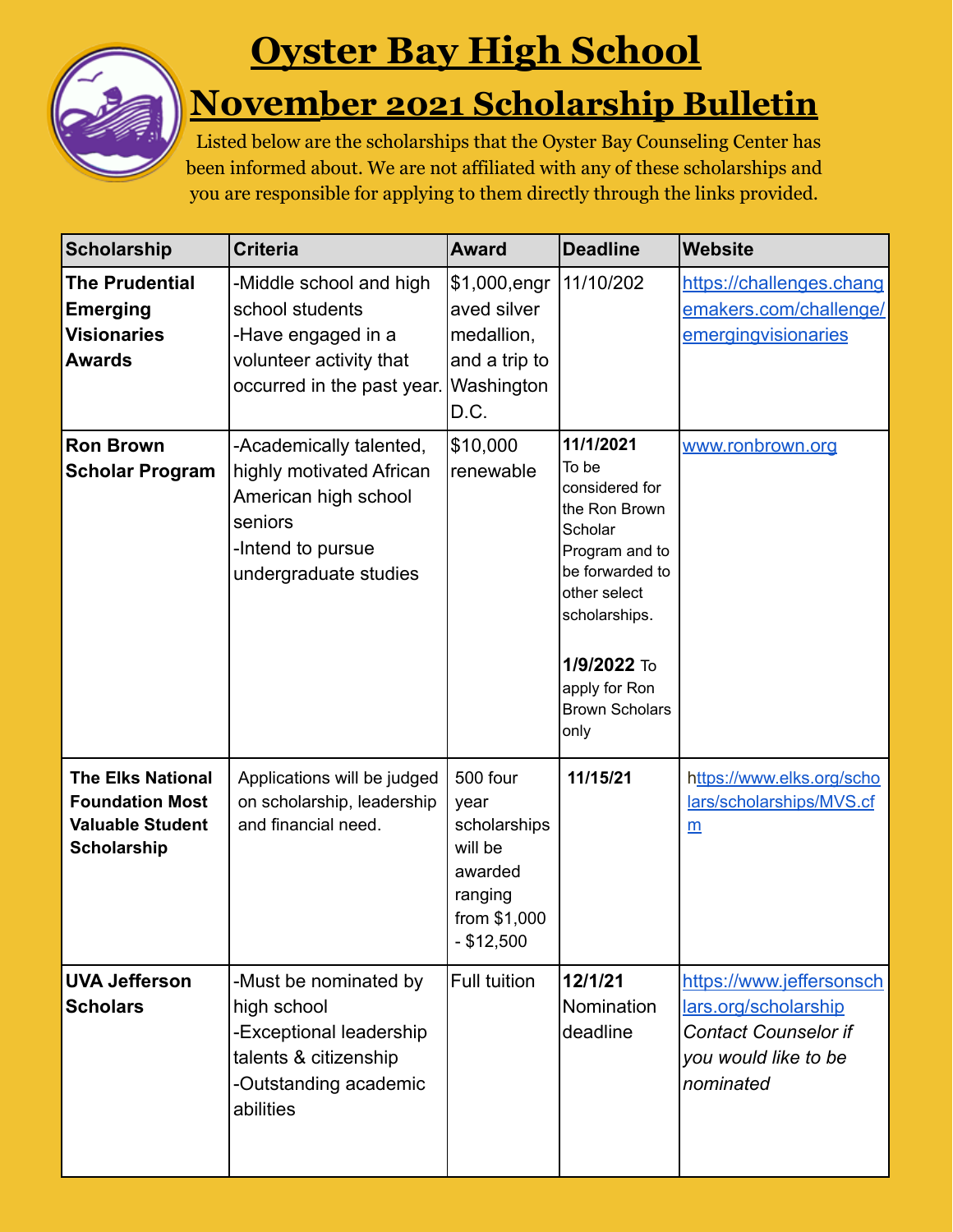| The College of<br><b>New Jersey Merit</b><br><b>Scholarship</b><br><b>Program for Out</b><br>of State Students | Academics and other<br>factors such as service,<br>leadership and/or talents<br>will be considered.                                                                                                                                   | $$8,000 -$<br>12,000                                                                                                                 | 12/1/21                                                                                     | www.tcnj.edu                                                                                      |
|----------------------------------------------------------------------------------------------------------------|---------------------------------------------------------------------------------------------------------------------------------------------------------------------------------------------------------------------------------------|--------------------------------------------------------------------------------------------------------------------------------------|---------------------------------------------------------------------------------------------|---------------------------------------------------------------------------------------------------|
| <b>Boston University</b><br><b>Trustee</b><br><b>Scholarship</b>                                               | Trustee scholars typically<br>rank in the top 5-10% of<br>their class and<br>demonstrate exceptional<br>records of service and<br>activity in their schools<br>and communities.                                                       | Full tuition<br>Scholarship                                                                                                          | 12/1/21<br>Complete the<br>trustee<br>scholarship<br>essay on the<br>common<br>application. | http://www.bu.edu/admis<br>sions/tuition-aid/scholars<br>hips-financial-aid/first-ye<br>ar-merit/ |
| <b>Equitable</b><br><b>Excellence</b><br><b>Scholarship</b><br>Program                                         | A senior planning on<br>attending a 2 or 4 year<br>college and demonstrates<br>ambition and self-drive as<br>evidenced by outstanding<br>achievement in school,<br>community or work related<br>activities                            | 100 \$5,000<br>renewable                                                                                                             | 12/17/21                                                                                    | https://equitable.com/fou<br>ndation/equitable-excelle<br>nce-scholarship                         |
| <b>The Elks National</b><br><b>Foundation</b><br><b>Scholarships for</b><br><b>Elks Families</b>               | 250 four year, \$1,000<br>scholarships will be<br>awarded to the children<br>and grandchildren of<br>active Elk members who<br>are seniors, going to<br>college and who exhibit<br>integrity, knowledge, and<br>are community minded. | \$4,000                                                                                                                              | 1/07/22                                                                                     | https://www.elks.org/scho<br>lars/scholarships/legacy.c<br>fm                                     |
| 2021 John F.<br><b>Kennedy Profile in</b><br><b>Courage Essay</b><br><b>Contest</b>                            | Students must submit an<br>original essay that<br>demonstrates the political<br>courage as described by<br>John F. Kennedy in<br>Profiles in Courage.                                                                                 | <b>First Place:</b><br>\$10,000<br>Second<br>Place:<br>\$3,000<br>Cash<br>awards for<br>five finalists<br>and eight<br>semifinalists | 1/14/22                                                                                     | www.jfklibrary.org/Educat<br>ion/Profile-in-Courrage-E<br>ssay-Contest.aspx                       |
| Fairleigh<br><b>Dickinson</b><br><b>University</b><br><b>Presidential</b><br><b>Scholarship</b>                | Students who have a 3.5<br>grade point average or<br>higher may be considered                                                                                                                                                         | Full tuition<br>awards to<br>Fairleigh<br><b>Dickinson</b>                                                                           | 1/15/22                                                                                     | Please see your<br>counselor if interested in<br>applying.                                        |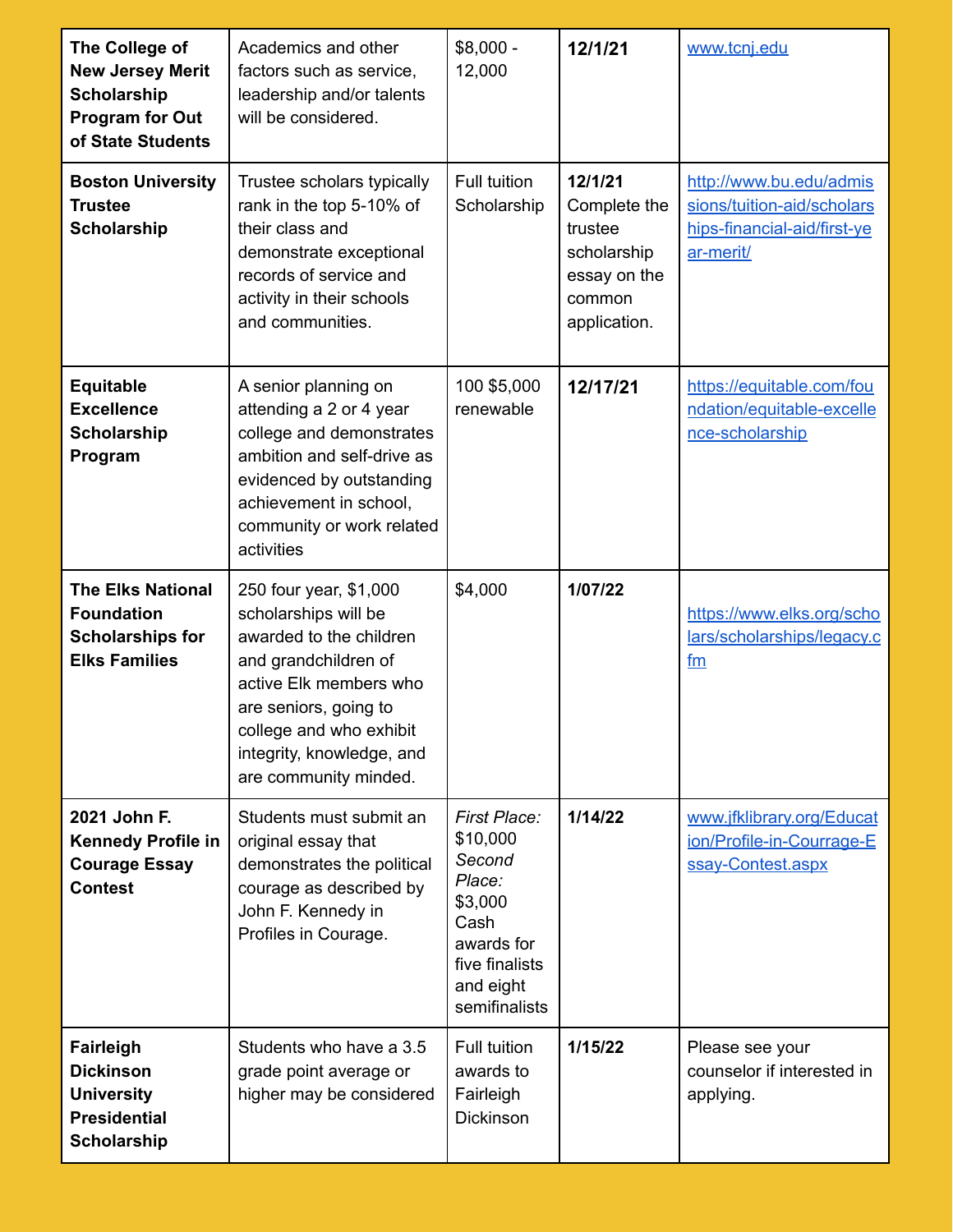| <b>NYS Scholarships</b><br>for Academic<br><b>Excellence</b>                   | Four scholarships will be<br>awarded to seniors from<br>the Class of 2022.<br>Students will be selected<br>based on class rank.<br>Students must attend a<br>school in New York to<br>receive the scholarship.                                                                                                              | 1 \$1,500<br>3 \$500<br>Pending the<br>appropriation<br>of state funds | 2/15/22 | http://www.nysed.gov/po<br>stsecondary-services/sch<br>olarships-academic-excel<br>lence-sae                                                                                                                                                                                                                        |
|--------------------------------------------------------------------------------|-----------------------------------------------------------------------------------------------------------------------------------------------------------------------------------------------------------------------------------------------------------------------------------------------------------------------------|------------------------------------------------------------------------|---------|---------------------------------------------------------------------------------------------------------------------------------------------------------------------------------------------------------------------------------------------------------------------------------------------------------------------|
| <b>New York State</b><br>2022 Scholarship<br>for Academic<br><b>Excellence</b> | Pending the<br>appropriations of state<br>funds 8 scholarships will<br>be awarded to seniors<br>from the Class of 2022.<br>One for \$1,500 and 7 for<br>\$500. Students will be<br>selected based on class<br>rank. Students must<br>attend a school in New<br>York to receive the<br>scholarship.                          | 1 \$1,500<br>6 \$500                                                   | 2/15/22 | http://www.highered.nyse<br>d.gov/kiap/precoll                                                                                                                                                                                                                                                                      |
| <b>Molloy College</b><br><b>Freshmen</b><br><b>Scholarships</b>                | <b>Dominican Academic</b><br><b>Scholarships</b><br>Partial scholarships based<br>on academic<br><b>Community Service</b><br><b>Award</b><br>Partial scholarship who<br>demonstrate commitment<br>to their community and<br>school.<br><b>Fine Arts Scholarship</b><br>Students must major in<br>their talent area.         | $$4,000 -$<br>\$20,000<br>$$1,000 -$<br>\$5,000<br>Amount<br>Varies    | 3/1/22  | https://www.molloy.edu/a<br>dmissions/financial-aid/s<br>cholarships/freshmen-an<br>d-transfer-students                                                                                                                                                                                                             |
| <b>OBHS Fine Arts</b><br><b>Scholarship</b>                                    | The Fine Arts Scholarship<br>recognizes and rewards a<br>graduating senior's ability<br>and achievement in the<br>visual arts. The ideal<br>candidate for this award<br>would:<br>-Be majoring in art upon<br>graduation from the Oyster<br>Bay High School<br>-Demonstrate proficiency in<br>a variety of artistic mediums | \$500                                                                  | 3/26/22 | To apply, students must<br>write an essay describing<br>their love for art and<br>highlight their artistic<br>achievement in the fine<br>arts over the course of<br>their high school career.<br>Applications must be<br>submitted to Mr. Femino,<br>Supervisor of Fine and<br>Performing Arts, by the<br>deadline. |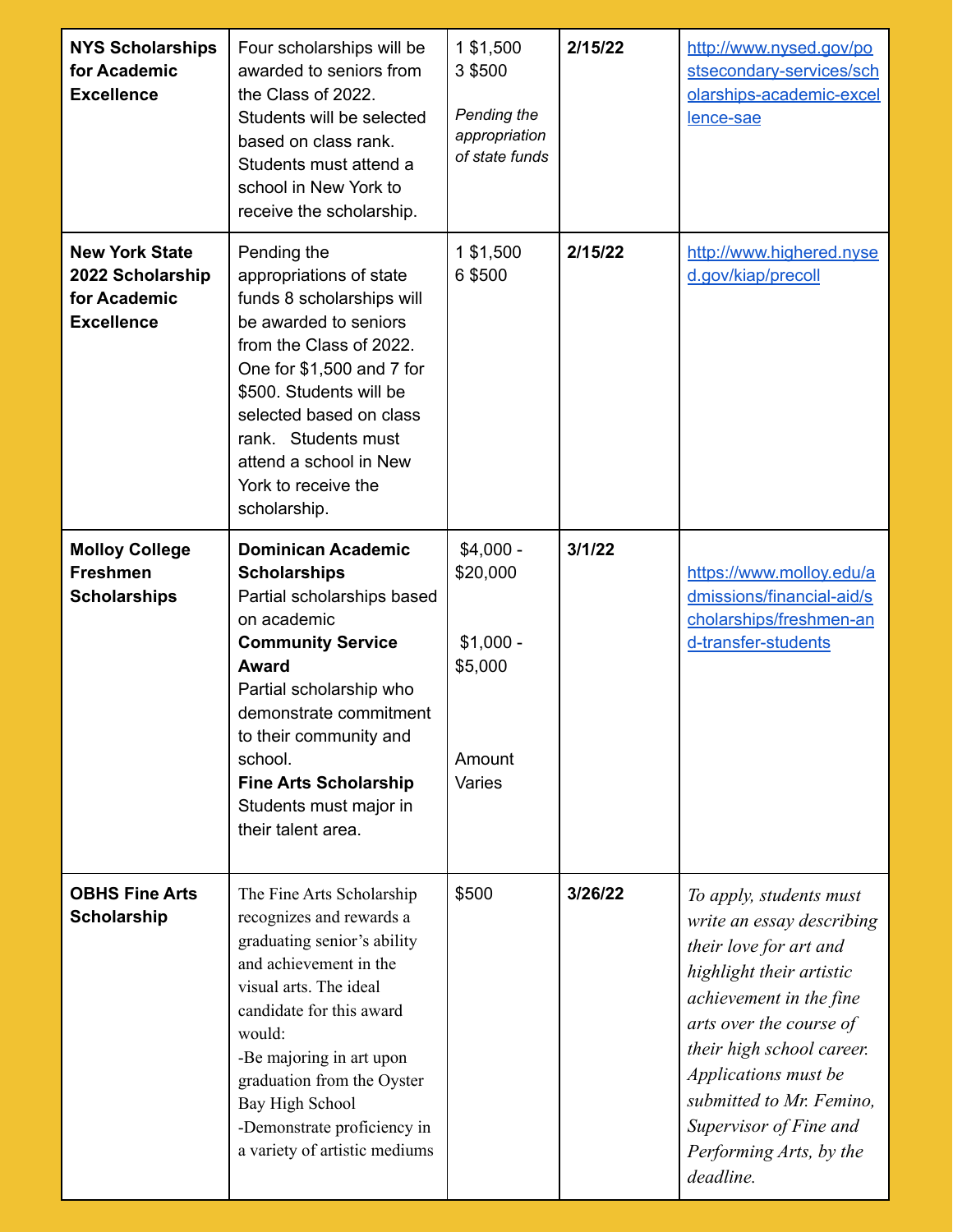|                                                                        | -Have a demonstrated track<br>record of leadership within<br>the fine arts department<br>-Be involved in all aspects of<br>the fine arts department<br>including participating in<br>fine art extracurricular<br>activities and volunteering<br>time to support the fine art<br>department                                                                                                                                                                                                                                                                                                |        |         |                                                                                                                                                                                                                                                                                                       |
|------------------------------------------------------------------------|-------------------------------------------------------------------------------------------------------------------------------------------------------------------------------------------------------------------------------------------------------------------------------------------------------------------------------------------------------------------------------------------------------------------------------------------------------------------------------------------------------------------------------------------------------------------------------------------|--------|---------|-------------------------------------------------------------------------------------------------------------------------------------------------------------------------------------------------------------------------------------------------------------------------------------------------------|
| <b>OBHS Richard M.</b><br><b>Conklin Award</b>                         | The Richard M. Conklin<br>Award is the highest honor a<br>graduating senior can<br>receive from the Oyster Bay<br>High School Music<br>Department. The ideal<br>candidate for this award<br>would:<br>-Demonstrate proficiency on<br>their primary<br>instrument/voice<br>-Have a demonstrated track<br>record of leadership within<br>the music department<br>-Be involved in all aspects of<br>the music department<br>including performing in<br>multiple ensembles,<br>participating in its<br>extracurricular activities and<br>volunteering time to support<br>the music department | \$500  | 3/26/22 | To apply students must<br>write an essay describing<br>their love of music and<br>highlight their musical<br>accomplishments over<br>the course of their high<br>school career.<br>Applications must be<br>submitted to Mr. Femino,<br>Supervisor of Fine and<br>Performing Arts, by the<br>deadline. |
| <b>OBHS Donald H.</b><br><b>Luckenbill Music</b><br><b>Scholarship</b> | Students must participate in<br>the music program at OBHS<br>for all four years of high<br>school, participate in<br>additional music ensembles<br>when possible, and have a<br>demonstrated record of<br>contribution to the music<br>department.                                                                                                                                                                                                                                                                                                                                        | \$500  | 3/26/22 | Students must submit an<br>essay and the topic is: How<br>did your musical<br>experience at OB impact<br>your education?<br>Applications must be<br>submitted to Mr. Femino,<br>Supervisor of Fine and<br>Performing Arts, by the<br>deadline.                                                        |
| <b>Brooklyn College</b><br><b>Scholarships</b>                         | More than 600<br>scholarships available<br>annually                                                                                                                                                                                                                                                                                                                                                                                                                                                                                                                                       | Varies | Varies  | https://www.brooklyn.cun<br>y.edu/web/about/offices/s<br>cholarships.php                                                                                                                                                                                                                              |